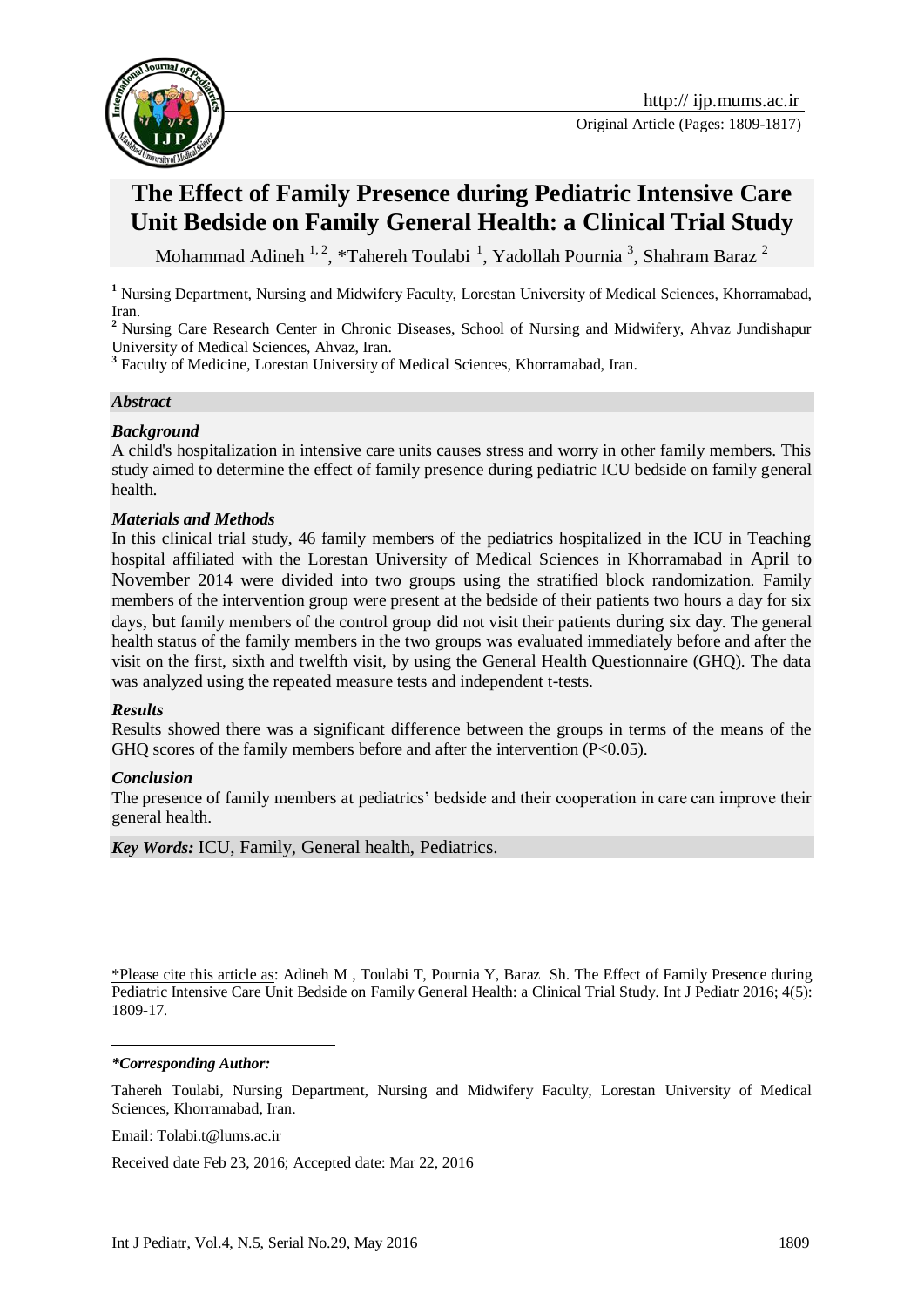# **1- INTRODUCTION**

Communication and subsequently sensory stimulation affect patients' therapeutic outcomes and families [\(1-3\)](#page-7-0). The results of various researches have shown the positive effect of sensory stimulations by family members on pediatrics in the intensive care unit (ICU). Therefore, ensuring a high level of family communications is a priority for nurses, physicians, professional communities, and legal organizations [\(4-6\)](#page-7-1). Hospitalization of a family member, especially pediatrics, in the ICU can pose remarkable psychological stress on the family [\(7\)](#page-7-2). Current communications in the ICU are often inconsistent and inadequate, and lack quality [\(8\)](#page-8-0). Family members are of the opinion that if they receive understandable and clear information daily, it can be extremely useful. However, families rarely receive adequate and effective information[\(9\)](#page-8-1). Therefore, pediatrics specific values and priorities may not be regarded and respected [\(10,](#page-8-2) [11\)](#page-8-3). The problem sometimes shows itself as aggression towards hospital staff, and complaints to superior authorities. All these factors can endanger family general health [\(12\)](#page-8-4). However; family and family life are essential parts of an individual's health [\(13-15\)](#page-8-5). For some reasons, the continuity of family participation is not always possible and the family is moved away from the patient. One of these occasions is the hospitalization in the ICU, where family members' presence is banned and their visits are extremely limited due to the philosophy and structure of this ward [\(16,](#page-8-6) [17\)](#page-8-7).

Considering the urgent need to improve communications with families, researchers have tested a variety of novel approaches in this regard. For example, the results of study by Scheunemann et al. (2011) showed that, in the majority of conducted clinical trials, using targeted print data, having ethical consultation, holding conferences by the ICU staff with the presence of pediatrics' family membership to inform them of diagnostic and therapeutic methods, therapeutic purposes, and patients' values, and assessing family members' understanding can decrease stress in families, hospitalization duration, and usage of specific therapies. However, definite evidence has not been found to show that these interventions reduce the overall cost of treatment[\(18\)](#page-8-8).

Family members need to ensure that their pediatric are provided with the best care. There is increasing evidence that supports the presence of family members during cardiopulmonary resuscitations and during surgical procedures. Although this issue is controversial, family members feel relaxation and gratitude when they are besides their relatives [\(19\)](#page-8-9).

The majority of the pediatrics in the ICU in teaching hospital affiliated with the Lorestan University of Medical Sciences in Khorramabad, come from the surrounding villages and tribes, and there are deeper emotional communications between these pediatrics and their families. From religious and humanistic perspectives, visiting a pediatric is considered as a humanistic duty with spiritual rewards. The policy of family member visiting with patients in the ICU has already had numerous restrictions:

**1**. Increased risk of infection, **2**. The involvement of family members in the work of nurses, and 3. Lack of appropriate physical space [\(20\)](#page-8-10), and due to these limitations, daily verbal and physical confrontations are observed between the staff and patients 'relatives. So, this study was conducted to determine the effect of Family Presence during Pediatric ICU Bedside on Family Health Care.

# **2- MATERIALS AND METHODS**

## **2.1. Study Design and Participants**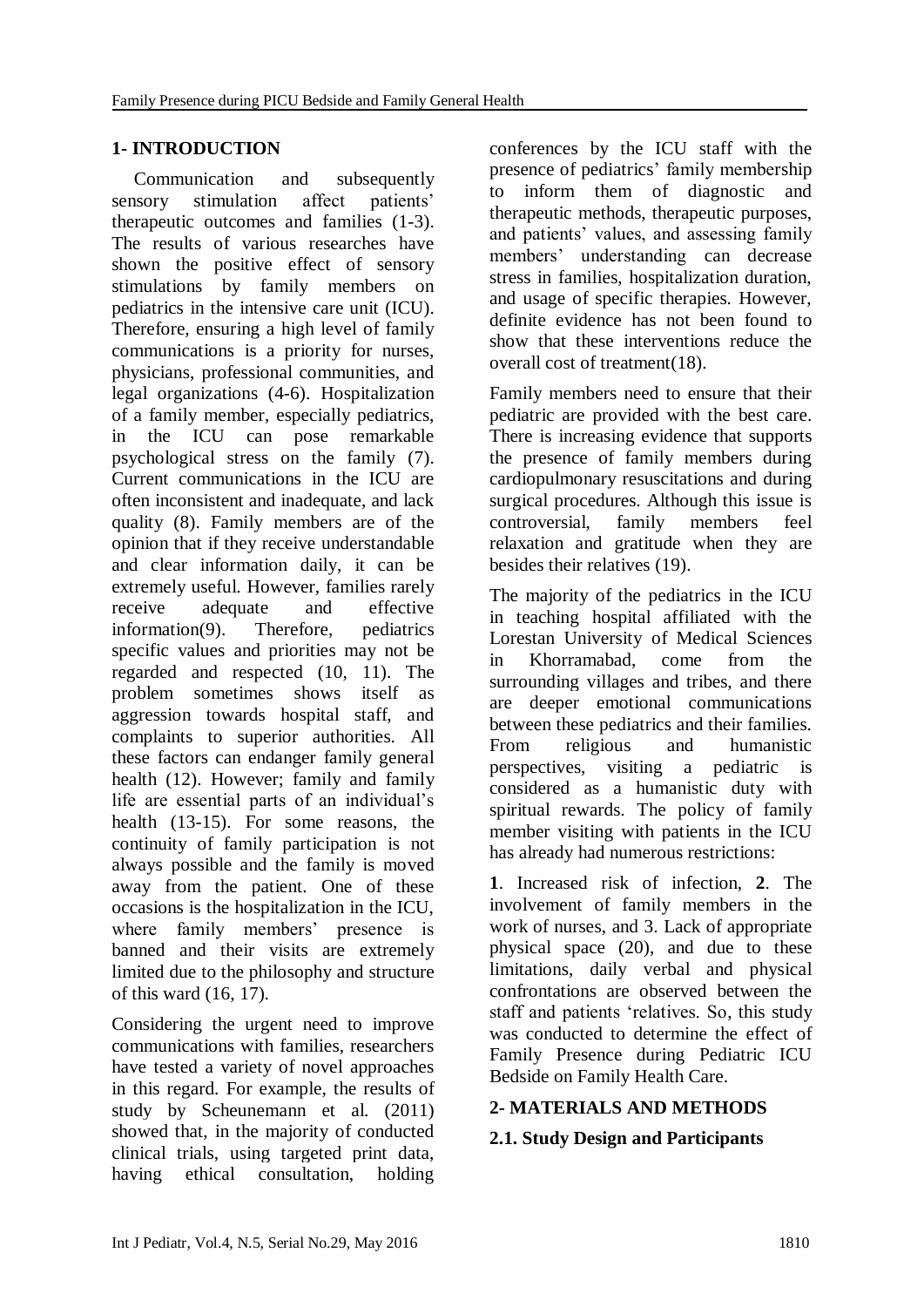This clinical trial study was conducted on 46 family members of the pediatrics hospitalized in the ICU in teaching hospital affiliated with the Lorestan University of Medical Sciences in Khorramabad in April to November 2014. The family members were randomly divided into two groups of intervention and control.

#### **2-2. Inclusion and exclusion criteria**

*The inclusion criteria for this study included:*

- **Family members' willingness to** participate in the study,
- Admission of their pediatric in the ICU, and
- The visiting person being one of the immediate family members (parents, spouses, children, and siblings) and
- Being over the age of 18 and
- Children under 10 years of age.

#### *The exclusion criteria included*:

- Family members' unwillingness to continue participating in the study,
- Patients' death, and
- Patients' referral to other centers.

The flow diagram had shown this study briefly (**Figure.1**).



 **Fig.1**: Consort diagram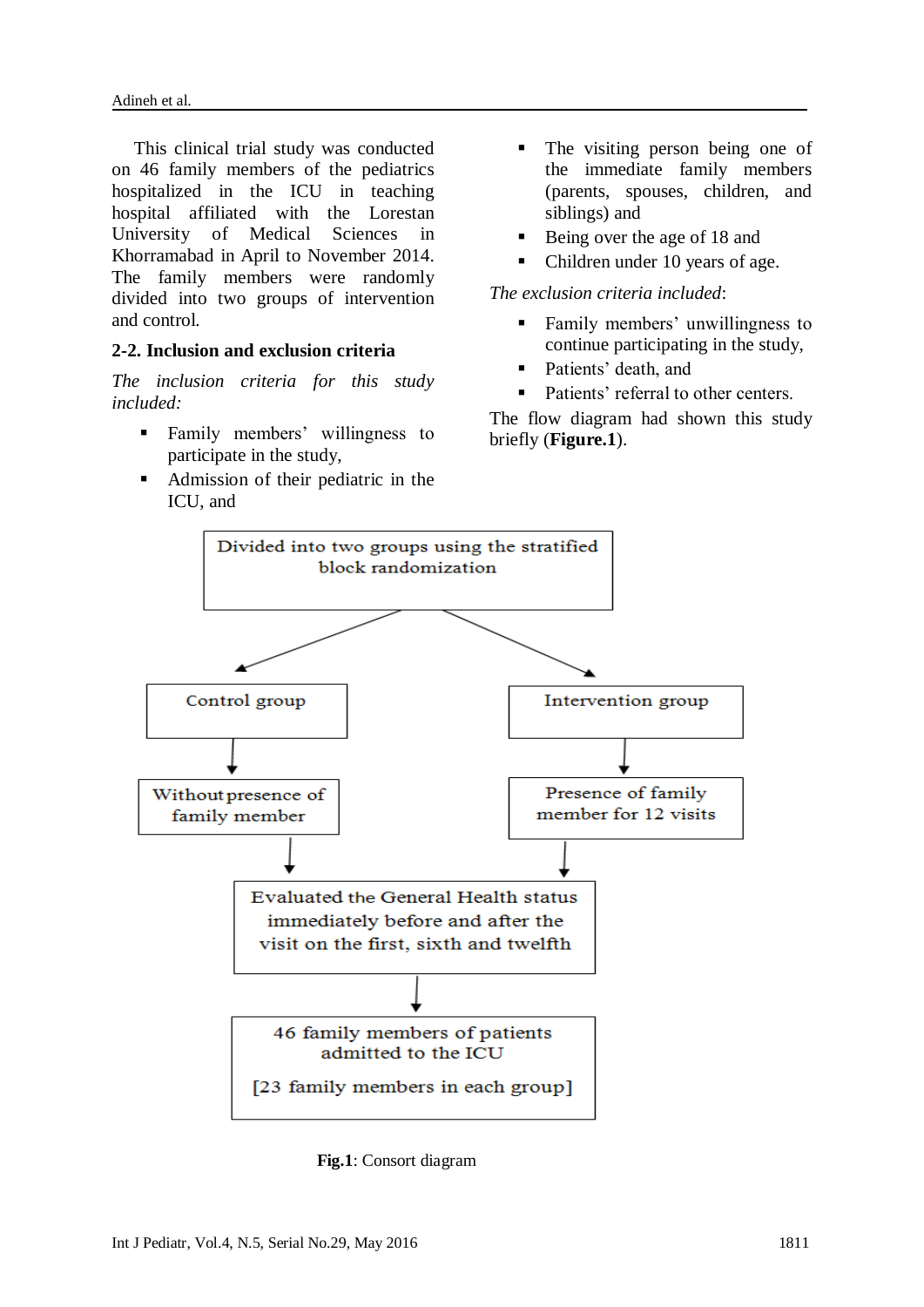# **2-3. Clinical Interventions**

The family members in the intervention group were present at the bedside of their patients two hours a day from 4:00 p.m. to 5:00 p.m. in the afternoon and from 8:00 to 9:00 in the evening with an interval of three hours for 6 days. The family member who was chosen to perform the interventions for 6 days was the same. The family members were told should not interfere in medical team' s works and if they have any suggestion or animadversion tell it to the researcher. During the meeting the researcher and doctor attempt to answer all of family members' questions about the patient. Moreover some education pamphlets about the disease and it is treatment were given to family members with the permission of doctor.

## **2-4. Instruments**

The study instruments consisted of two parts including a demographic questionnaire and General Health Questionnaire (GHQ) .The general health status of the family members in the intervention and control groups was evaluated immediately before and after the visit on the first, sixth and twelfth visit via interviewing using the General Health Questionnaire. The pilot results had shown that a large number of the visitors were illiterate or fairly literate and could not complete the questionnaire personally. Therefore, the questionnaire was completed via interviewing.

The GHQ includes twenty-eight 4-item multiple choice questions with a total of 84 points, which evaluate the three criteria of anxiety, depression, and stress. Every seven questions evaluate one domain so that the first seven questions evaluate psychosomatic diseases, the second seven questions the intensity of anxiety, the third ones interpersonal relationships, and the fourth ones the intensity of depression. The scores of 0-21 show that the person is in optimal health condition. The scores of 22-42 indicate that the person's general health has been threatened and damaged in some areas. The scores of 43-63 show that the person's general health has been threatened and damaged in some areas, and they have to consider improvements in their life conditions and psychological health. The scores of 64-84 are indicative of an acute condition in the person's general health, and visiting a relevant specialist is strongly recommended  $(21)$ . GHQ questionnaire is a standard tool that has been used at numerous research in Iran and the world [\(21\)](#page-8-11). In this study, the reliability of GHQ with a correlation coefficient of 82.0 was confirmed.

## **2.5. Ethical Considerations**

This study was approved by the Ethics Committee of Lorestan University of Medical Sciences (ID number: N. 20066375), and registered in the Iranian Clinical Trial Website with the IRCT201204149469N1 code. The objectives of the study were explained to all participants and all of them signed a written informed consent and were assured of the confidentiality of their individual information as well as the voluntary nature of participating in the study. In all stages the researchers were committed to observe the ethical issues in accordance to the Helsinki ethical declaration. After the informed consents were obtained and the safety of the interventions was confirmed

# **2.6. Statistical Analysis**

Data were analyzed using SPSS 18.0 software (SPSS Inc, Chicago, Illinois, USA). Descriptive and analytical statistics were used to analyze the data. Mean and standard deviation (SD) were calculated for quantitative variables. The repeated measures test was applied to compare the means of the GHQ scores of the family members in each group before and after the interventions, and the independent ttest to compare the means of the GHQ scores of the family members in the two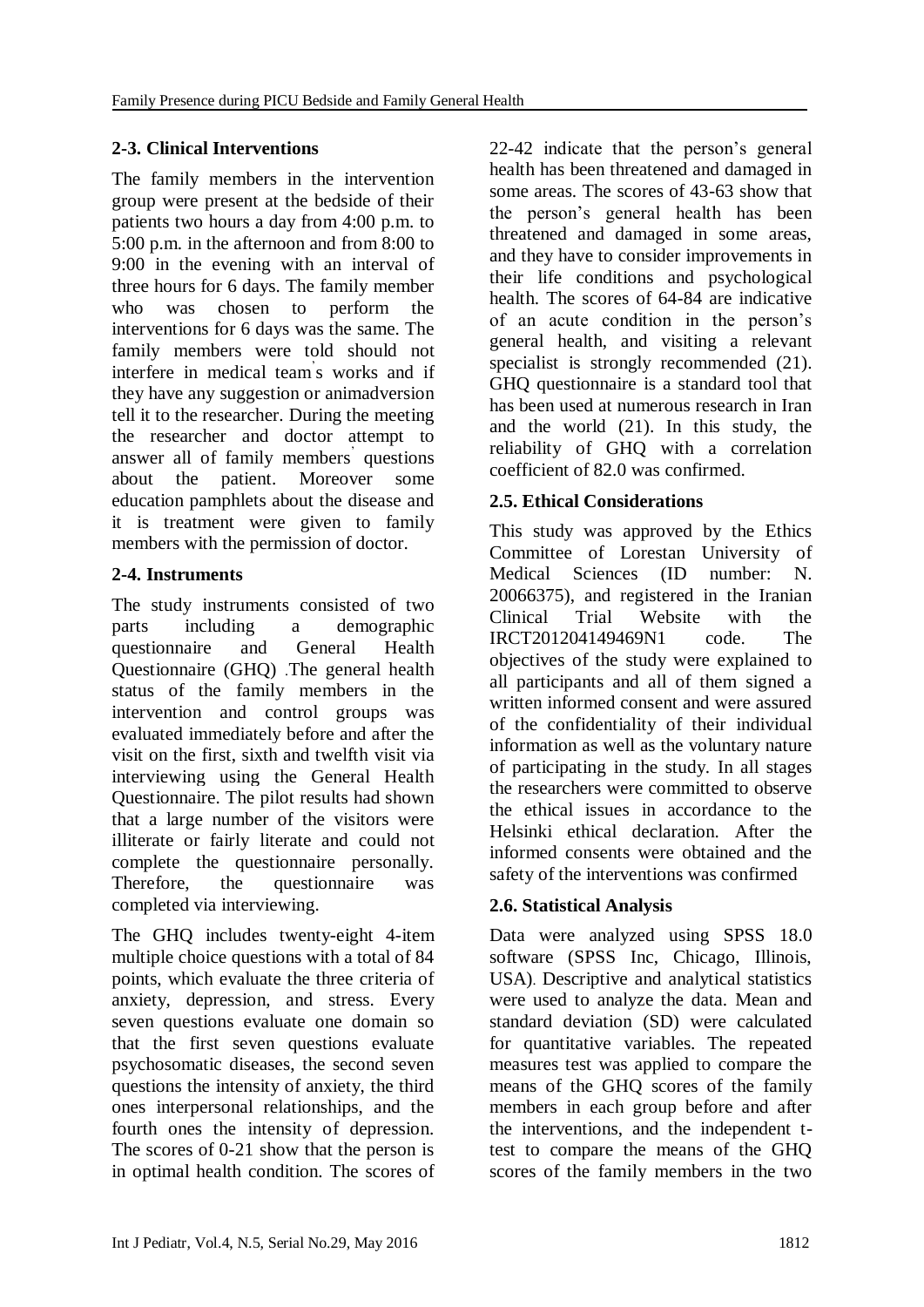groups. P-value less than 0.05 were considered.

# **3. RESULTS**

The results showed that 50%, 30.4%, 10.9%, and 8.7% of the family members in the intervention and control groups, whose GHQ scores had been measured, were the patients' brothers, parents, spouses, and sister respectively. The results of the independent t-tests showed that the two groups were homogeneous and did not have a statistically significant difference in terms of type of relation with the patients.

The results of the independent t-tests indicated that the means of the GHQ scores in the intervention and control groups were significantly different after the twelfth intervention  $(P=0.045)$ . The mean in the intervention group  $(19.65\pm9.16)$  was lower than that in the control group  $(29.47\pm11.72)$ . The differences were not significant in other cases (**Table.1**).

The results of the independent t-tests showed that the means of the decrease in the GHQ scores of the family members in the intervention and control groups were significantly different before and after the first (P=0.05), sixth (P=0.033) and twelfth (P=0.045) interventions. The mean of the decrease in the GHQ scores of the family members before and after the first intervention in the intervention group (- 4.13 $\pm$ 8.5) was higher than that in the control group.

This difference between the intervention and control groups was negative, and in the direction of the decrease in the GHQ scores.The mean of the decrease in the GHQ scores of the family members before and after the sixth intervention in the intervention group (-3.86±4.89) was higher than that in the control group. This difference between the intervention and control groups was negative, and in the

direction of the decrease in the GHQ scores. The mean of the decrease in the GHQ scores of the family members before and after the twelfth intervention in the intervention group  $(-5.21 \pm 5.69)$  was higher than that in the control group. This difference between the intervention and control groups was negative and in the direction of the decrease in the GHQ scores (**Table.1**).

The results of the repeated measures tests did not show significant differences among the means of the reductions in the GHQ scores of the family members on different days. In other words, the effect of the interventions on different days on the GHQ scores of the subjects was equal. Moreover, the results did not show interaction effects between the means of the reductions in the GHQ scores of the subjects before and after the intervention and type of group. In other words, the effect of the interventions on different days was the same in the two groups (**Table.2**).

The details of this interaction effect are presented in (**Figure.2**). According to the figure, a considerable difference was observed in the GHQ scores in the intervention group from the third day on wards compared to the other days. However, this difference was not statistically significant. Based on the independent t-test results, there was a significant difference between the groups in terms of the means of the GHQ scores of the family members before and after the intervention (P=0.003) (**Table.3**).

Paired comparisons via the Turkey's test showed significant differences between the studied groups in terms of the patients' GHQ scores before and after the intervention. In other words, the intervention group alone was the best therapeutic group, followed by the control group.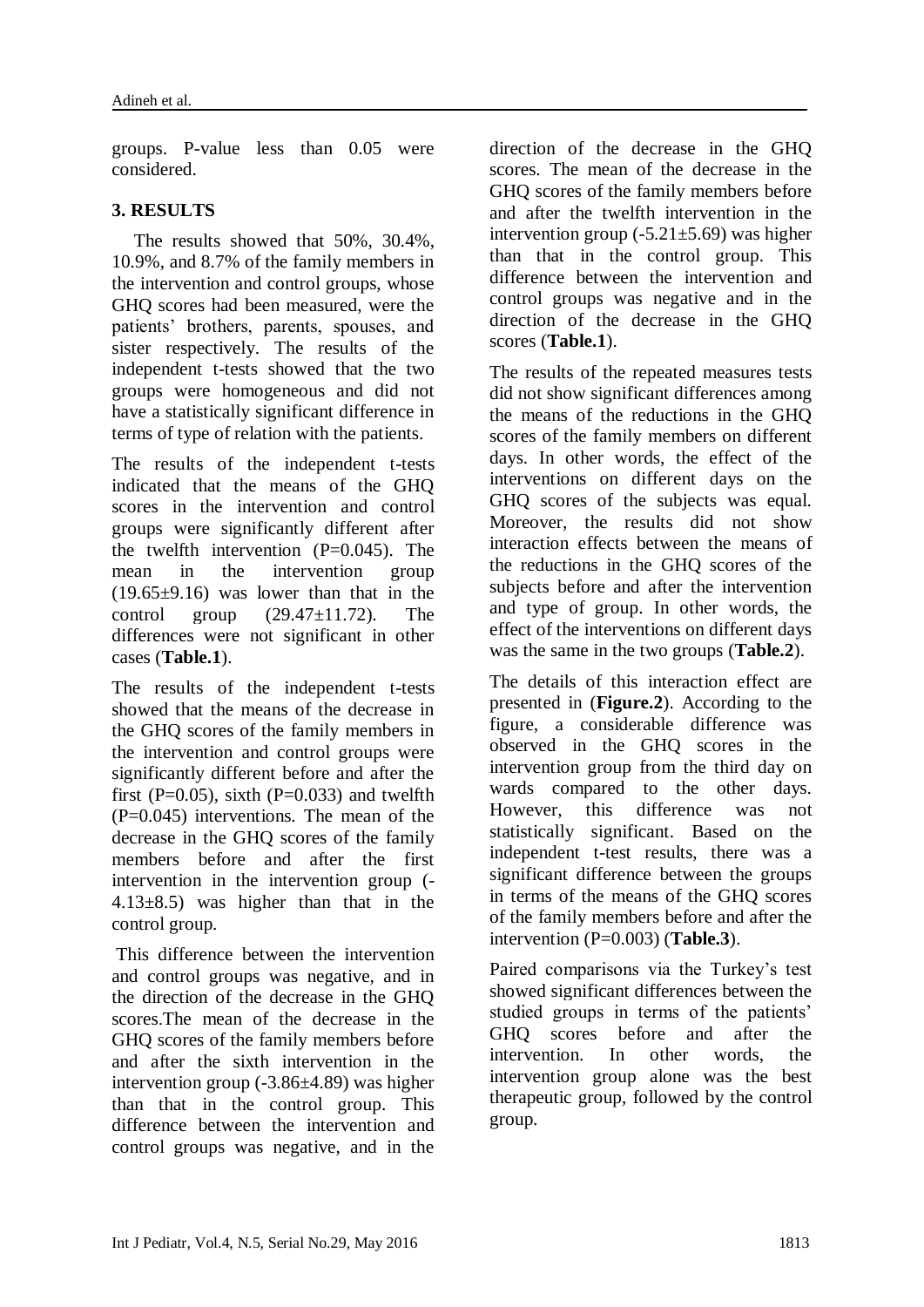| Intervention number |               | Intervention group | Control group      | P-value |  |
|---------------------|---------------|--------------------|--------------------|---------|--|
|                     |               | Mean(SD)           | Mean(SD)           |         |  |
| First               | <b>Before</b> | 38.6957(12.37091)  | 40.2609(9.63053)   | 0.424   |  |
|                     | After         | 34.5652(11.22022)  | 38.7391(9.28448)   | 0.245   |  |
|                     | Subtraction   | $-4.1304(8.81365)$ | $-1.5217(4.38872)$ | 0.05    |  |
| Sixth               | <b>Before</b> | 32.1739(9.78242)   | 34.0870(8.51156)   | 0.032   |  |
|                     | After         | 28.3043(9.67863)   | 33.3913(9.16386)   | 0.588   |  |
|                     | Subtraction   | $-3.8696(4.89252)$ | $-0.6957(3.86634)$ | 0.032   |  |
| Twelfth             | <b>Before</b> | 24.8696(10.0139)   | 30.7826(10.44012)  | 0.226   |  |
|                     | After         | 19.6522(9.16321)   | 29.4783(11.72360)  | 0.045   |  |
|                     | Subtraction   | $-5.2174(5.69654)$ | $-1.3043(4.22584)$ | 0.033   |  |

**Table 1**: A comparison between the intervention and control groups in terms of the means of the GHQ scores before and after the intervention

**Table** 2: Analysis of variance within the group average dimensions of the GHQ of the intervention group

| Variables                                                      | DE |         | P-value |
|----------------------------------------------------------------|----|---------|---------|
| Overall effect of intervention time                            |    | 1 1 2 2 | 0.322   |
| Interaction effect between intervention time and group         |    | 0.391   | 0.635   |
| Interaction effect between intervention time and patient's age |    | 1.861   | 0.170   |

Df= Degrees\_of\_freedom; F= [F statistics.](https://www.google.com/url?sa=t&rct=j&q=&esrc=s&source=web&cd=4&cad=rja&uact=8&ved=0ahUKEwit-8nT-7HMAhVJDJoKHXZJDq8QFgg5MAM&url=http%3A%2F%2Fwww.socr.ucla.edu%2Fapplets.dir%2Ff_table.html&usg=AFQjCNGB47CXr-pIfjjXW48mh8LUh9ACwg&sig2=afY5aat7Aig-p-koisYpxg)



**Fig.2**: The mean of reduction in GHQ scores in terms of groups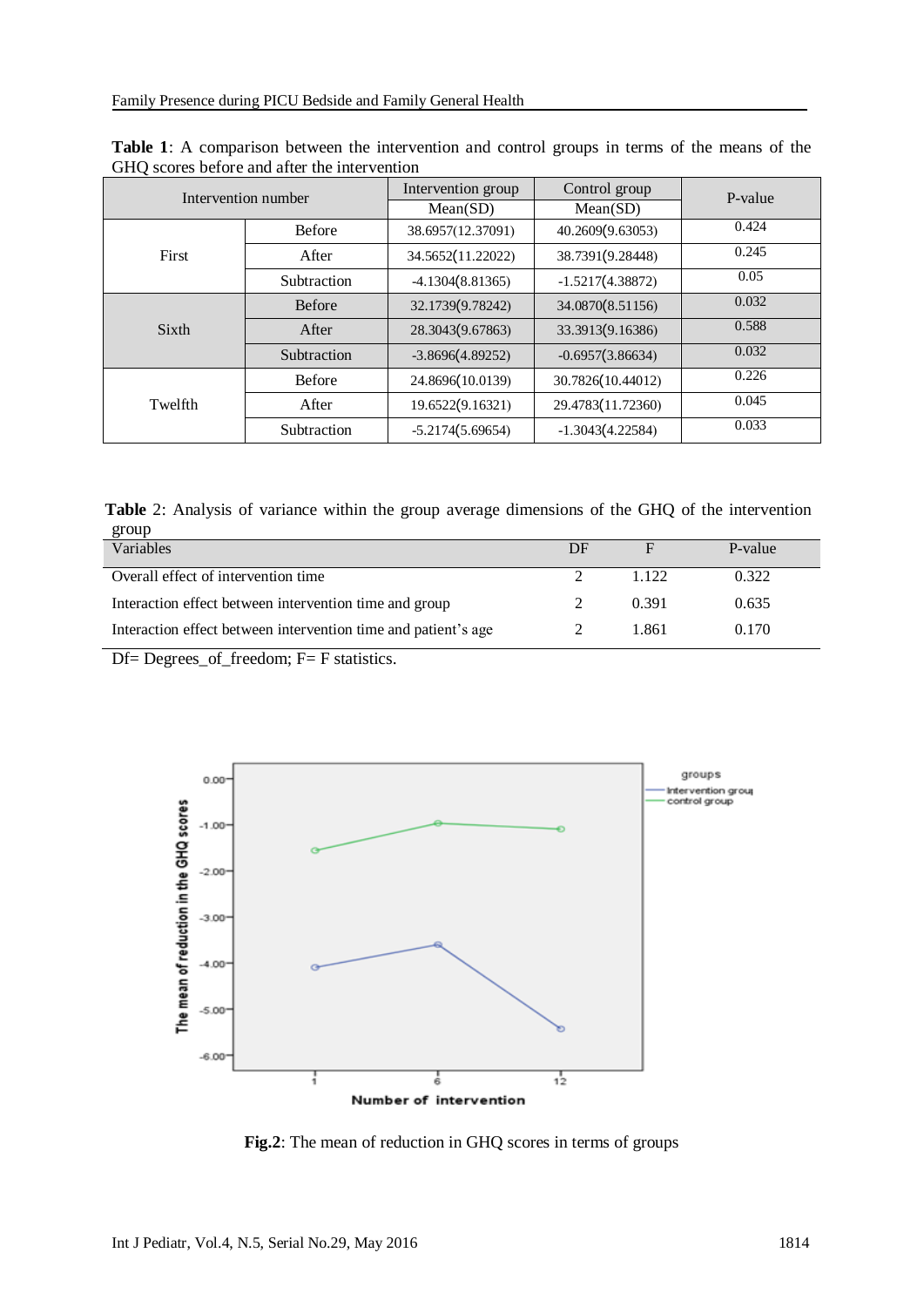**Table 3**: Comparison the categorical pain intensity during the intervention in control and interventional groups by fisher test

| Variable                             | DF |        | P-value |
|--------------------------------------|----|--------|---------|
| Overall effect of intervention group |    | 10.107 | 0.003   |

#### **4- DISCUSSION**

The results of this study indicated a significant difference between the two groups in terms of the mean GHQ scores on the sixth day after the intervention. Moreover, the results also showed that the means of the GHQ scores of the subjects in the two groups showed considerable reductions on the sixth day compared to the first day. However, the reduction in the GHQ scores in the intervention group was much more than that in the control group. Being consistent with our results, the results of a study by Laureate et al. (2007) in a 22-center randomized clinical trial in France showed that organizing conferences for the family members of the patients in the ICU, providing them with brochures on the patients' condition, and their presence at the patients' bedside decreased their anxiety and stress greatly. The depression rate in the intervention group decreased compared to that in the control group [\(22\)](#page-8-12).

However, the results of Medland et al.'s study (1998) showed that nursing interventions including one-session meetings with the family members on admission, provision of an ICU booklet for the family members, and family members' limited visiting with the patients did not affect the family members' general satisfaction [\(23\)](#page-8-13). The participation of only thirty subjects may have limited the power of this study. Being consistent with the results of our study, the results of a study by Mack Cromic et al. (2010) revealed that satisfying the material and spiritual needs of the ICU patients' families can solve interfamilial conflicts, and can increase family awareness on the usefulness of communicating with or touching a beloved person, and the way of nurses ling anxiety

and aggression symptoms [\(24\)](#page-8-14). Therefore, based on these results, it can be concluded that family members are more stressed, anxious, and depressed on the admission of their pediatrics in the ICU. The most important reason is probably the sudden and unexpected encounters with the happened incidents since most of the patients in our study were hospitalized in the ICU due to accidents or other unexpected incidents, and the worry over losing them caused for the family members was more than any other time. However, the reductions in the GHQ scores over time showed that the family members' reactions to the hospitalization of a member in the ICU followed the process of reactions to other unpleasant incidents. The mean of the GHQ scores in the intervention group was lower than the control group. Therefore, it can be stated that the presence of the family members at the pediatrics' bedside helped them greatly in getting quick compatibility with the happened incident and the feeling of relaxation since family general health can be endangered by the worry over the pediatrics condition, feeling of incompetence to save the pediatrics life, and doubting the existence of proper and appropriate care by the staff. These problems sometimes show themselves as aggression, objections to staff, and complaints to superior authorities [\(7\)](#page-7-2).

On the contrary, presence at the bedside can largely overcome these concerns and causes relaxation in individuals. Furthermore, the presence of family members can be helpful for patients. For instance, the results of the present study showed that the means of the number of hospitalization days in the ICU were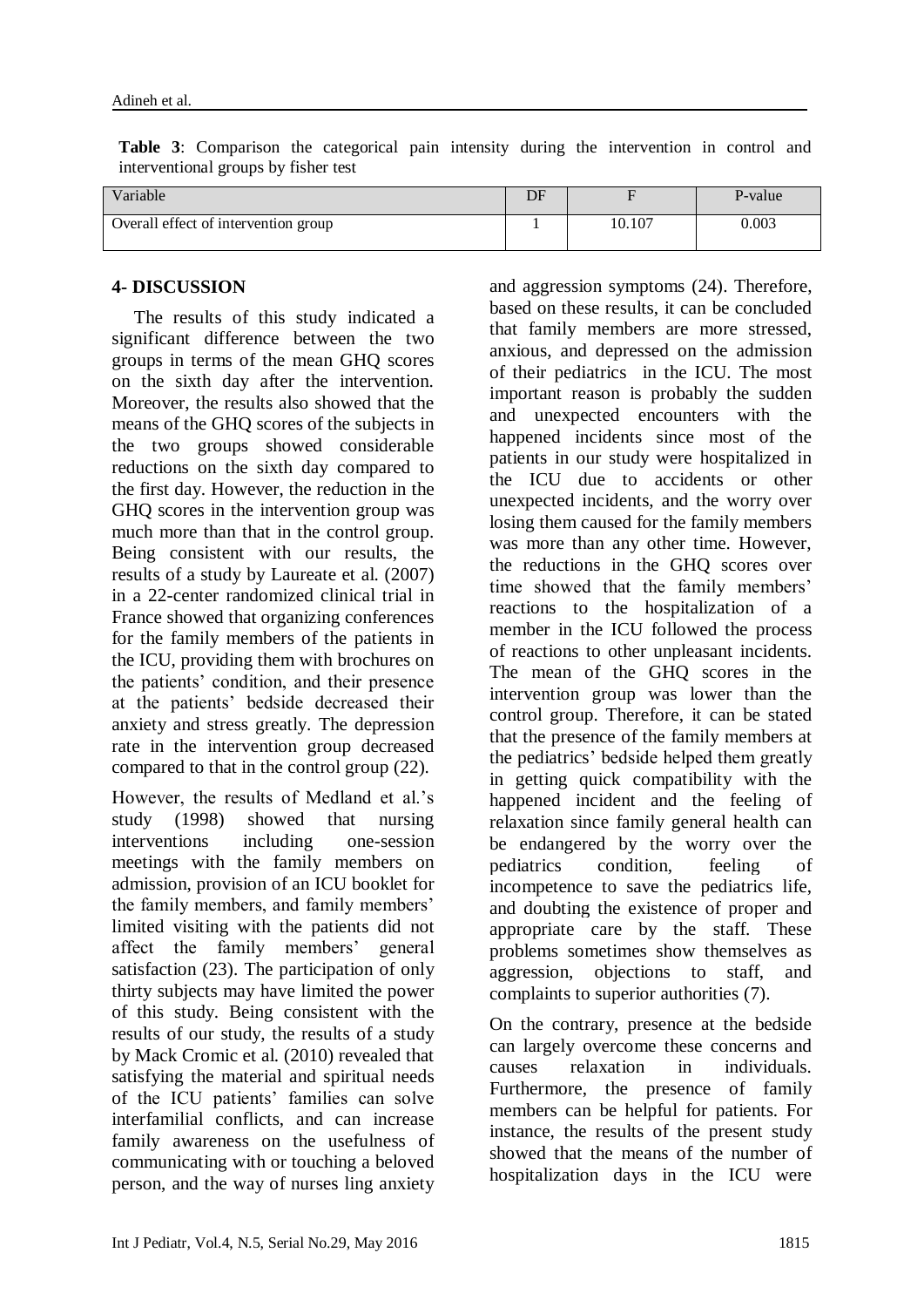significantly different in the two groups. The mean in the intervention group was lower than the control group. The findings of a study by Shadfar et al., which was conducted on the effect of sensory stimulations on the changes in the consciousness level of the head trauma comatose patients revealed significant differences in the comatose patients who received sensory stimulations in the family and nurses groups in the first week and the first two weeks in total. The hospitalization duration was shorter in the head trauma comatose patients who received sensory stimulations [\(25\)](#page-8-15). Mackay et al. (1992) in their study concluded that the patients who received sensory stimulations on the first admission days needed long rehabilitation programs twice less than those who did not receive sensory stimulations, and the duration of hospitalization was twice shorter than that in the other group [\(26\)](#page-8-16). Morgan et al. (1998) showed that the start of rehabilitative measures before the seventh day of rehabilitation resulted in shortening the duration of hospitalization and improving kinesthetic abilities in the patients. Moreover, Karter in a study indicated that the application of diverse sensory stimulation programs on headinjured comatose patients resulted in decreasing coma duration and improving the Glasgow score more quickly in the family group than in the nurses group [\(27\)](#page-8-17).

## **5- CONCLUSION**

The results indicated the positive effect of the family members' presence at the bedside of the pediatrics ICU that are hospitalized in the on their general health status. Accordingly, it is recommended that, through training family members in the ICU, they should be provided with the opportunity to visit their patients in a limited way. Moreover, prospective studies should be conducted to investigate a complete range of results related to familybased patient care.

# **6- CONFLICT OF INTEREST**

The authors had not any financial or personal relationships with other people or organizations during the study. So there was no conflict of interests in this article.

## **7-ACKNOWLEDGMENTS**

We appreciate all family members and nursing staff for participation in this study and also appreciate Deputy of Research and Technology of Lorestan University of Medical Sciences. This study was approved and supported by the also appreciate Deputy of Research and Technology of Lorestan University of Medical Sciences.

## **8- REFERENCES**

<span id="page-7-0"></span>1. Azoulay E, Pochard F, Kentish-Barnes N, Chevret S, Aboab J, Adrie C, et al. Risk of post-traumatic stress symptoms in family members of intensive care unit patients. Am J Respir Crit Care Med 2005;171(9):987-94.

Lee Char SJ, Evans LR, Malvar GL, White DB. A randomized trial of two methods to disclose prognosis to surrogate decision makers in intensive care units. Am J Respir Crit Care Med 2010;182(7):905-9.

3. White DB, Malvar G, Karr J, Lo B, Curtis JR. Expanding the paradigm of the physician's role in surrogate decision-making: an empirically derived framework. Crit Care Med 2010:38(3):743-50.

<span id="page-7-1"></span>4. Selph RB, Shiang J, Engelberg R, Curtis JR, White DB. Empathy and life support decisions in intensive care units. J Gen Intern Med 2008;23(9):1311-17.

5. Griffiths J, Hatch RA, Bishop J, Morgan K, Jenkinson C, Cuthbertson BH, et al. An exploration of social and economic outcome and associated health-related quality of life after critical illness in general intensive care unit survivors: a 12-month follow-up study. Crit Care 2013;17(3):R100.

6. Cuthbertson BH, Roughton Jenkinson D, Maclennan G, Vale L. Quality of life in the five years after intensive care: a cohort study. Crit Care 2010;14(1):R6.

<span id="page-7-2"></span>7. Davidson JE, Powers K, Hedayat KM, Tieszen M, Kon AA, Shepard E, et al. Clinical